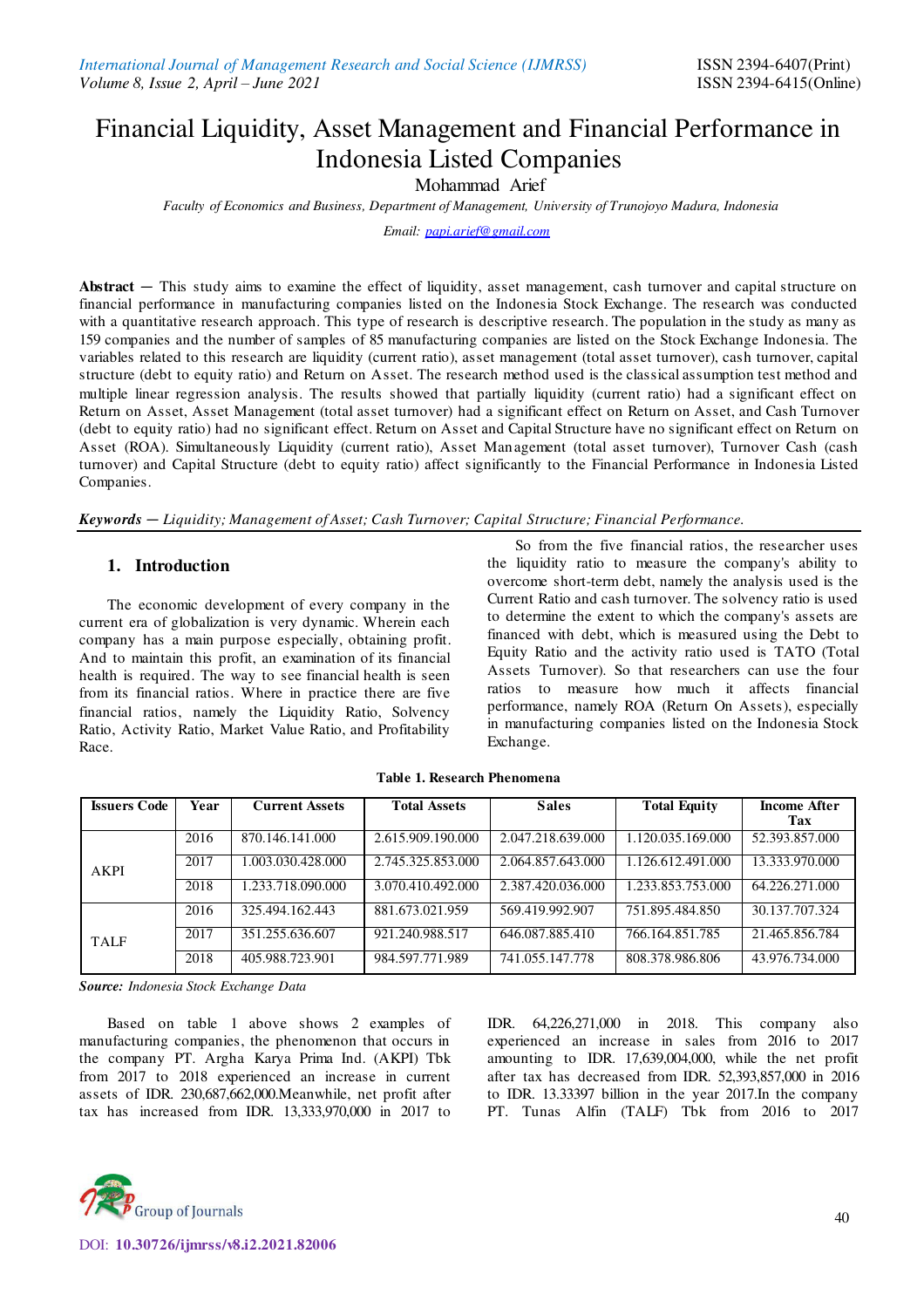experienced an increase in total assets of IDR. 39,567,966,558. Meanwhile, net profit after tax decreased<br>from IDR. 30,137,707,324 in 2016 and IDR. 30,137,707,324 21,465,856,784 in 2017. This company also experienced an increase in total equity in 2017 to 2018 amounting to IDR. 42,214,155,023, while the net profit after tax has increased from IDR. 21,465,856,784 in 2017 to IDR. 43,976,734,000 in 2018.

#### **2. Literature Review**

#### **2.1 Liquidity**

According to (Fahmi, 2017), the liquidity ratio is the potential for a company to meet its short-term obligations in a timely manner. According to (Hery, 2015), argues that the ratio to measure liquidity is the current ratio. Current ratio is used to measure a company's potential to meet its short-term obligations (debt) which are due soon by using total current assets. The indicator formula used for looking for the current ratio is as follows:

$$
Current Ratio = \frac{Current Assets}{Current Liabilities}
$$

#### **2.2 Asset Management**

Asset management is the structured process of costeffective level, operating, maintaining, upgrading, and disposing of assets. This term is most often used in the world of finance to describe objects and companies that manage investments on behalf of others.

According to (Brigham & Houston, 2010), found the ratio to measure asset management is the total assets turnover ratio. A total asset turnover ratio is a ratio used to measure the turnover of all company assets and is calculated by dividing sales by total assets. The indicator formula used to find the total asset turnover ratio is as follows:

> TotalAssetsTurnover = Sales Total Assets

### **2.3 Cash Turnover**

According to (Nuriyani & Zannati, 2017), cash turnover is a period starting at the time of turning cash where cash was invested in working capital liquidity highest level in order to achieve a high sales volume as well. According to (Nurafika & Almadany, 2018), the formula whichused to find the cash turnover ratio is as follows:

$$
Cash Turner = \frac{Sales}{Average Cash}
$$

$$
Average Cash = \frac{Cash Beginning + Cash End}{2}
$$

## **2.4 Capital Structure**

According to (Fahmi, 2017), Capital Structure is a description of the form of the company's financial scale, namely the capital it owns sourced from long-term debt (long-term liabilities) and own capital (shareholders ' equity) is a financial source for a company.

According to (Hery, 2015), argues that the ratio to measure capital structure is the Debt to Equity Ratio. Debt to Equity Ratio is a ratio used to measure the proportion of debt to equity. The indicator formula used to find the Debt to Equity Ratio is as follows:

$$
DebttoEquityRatio = \frac{Total\;Debt}{Total\; Capital}
$$

#### **2.5 Financial Performance**

According to (Fahmi, 2017), financial performance is a description and research conducted to see to what extent a company has implemented it by using proper and precise financial implementation rules.

According to (Hery, 2017), argues that the ratio for measuring financial performance is Return on Assets. Return on Assets is a ratio that shows the results (return) on the use of company assets in creating net income. According to (Nurafika & Almadany, 2018), the formula of the indicators used to men looking for returnon assets are as follows:

$$
Return\ On\ Asset = \frac{Net\ Profit\ After\ Tax}{Total\ Assets} \ X\ 100\%
$$

#### **3. Research Framework**

#### **3.1 The Effect of Liquidity on Financial Performance**

The ratio used in liquidity is Current Ratio. According to (Subramanyam & Wild, 2014), the current ratio demonstrated its ability to me filled the current liabilities. If the increasingly high number of current assets to current liabilities, the greater the confidence that obligation well will be paid, then the dynamically affect financial performance.

#### **3.2 The Effect of Asset Management on Financial Performance**

The ratio used in asset management is the ratio of total asset turnover. According to (Hery, 2017), total assets turnover show how the effectiveness of the company's total



DOI: **10.30726/ijmrss/v8.i2.2021.82006**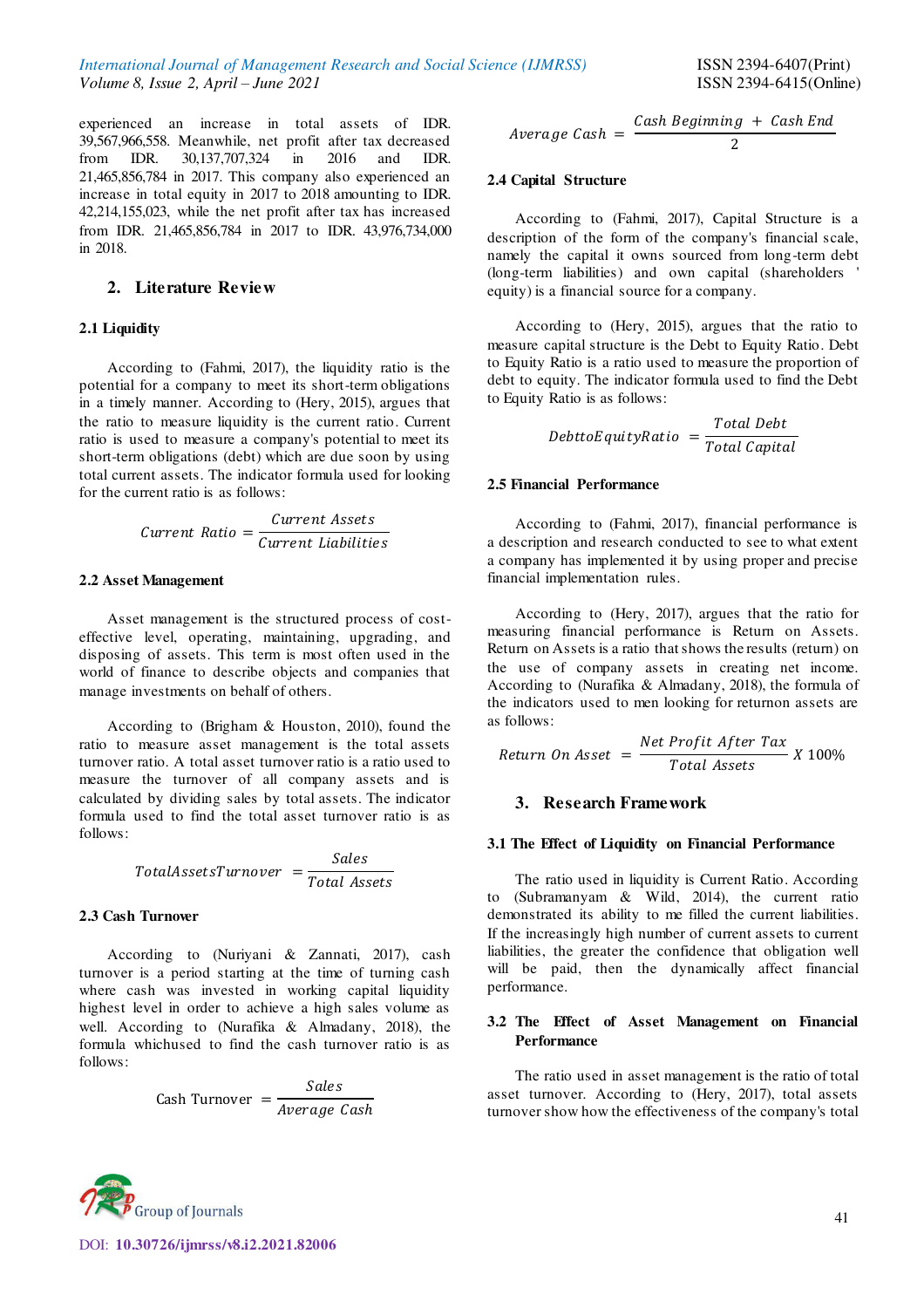assets in generating sales so it is able to improve the performance of the financial fine.

## **3.3 Effect of Cash Turnover on Financial Performance**

According to (Widiasmoro, 2017), cash turnover shows the ability of cash to generate income, so it can affect the company's overall financial performance.

## **3.4 The Effect of Capital Structure on Financial Performance**

The ratio used in the capital structure is the Debt to Equity Ratio. According to (Lestari & Goddess, 2016), the value of debt- to -equity ratio, which is low indicates a company's Return on Asset (ROA) are good because the higher the company's ability to pay its obligations.

*Research Framework -* To find out the relationship between the independent variable (x) and the dependent variable (y) used in this study, it can be seen in Figure 1 below:



**Fig.1: Research framework** 

#### **3.5 Research Hypothesis**

Based on the conceptual framework of the hypothesis above, the hypothesis proposed in this study is as follows:

H1: Liquidity (CR) has a significant effect on Return on Asset (ROA) in manufacturing companies listed on the Indonesia Stock Exchange.

- H2: Asset Management (TATO) has a significant effect on Return on Asset (ROA) in manufacturing companies listed on the Indonesia Stock Exchange.
- H3: Cash Turnover has a significant effect on Return on Asset (ROA) in manufacturing companies listed on the Indonesia Stock Exchange.
- H4: Capital Structure (DER) has a significant effect on Return on Asset (ROA) in manufacturing companies listed on the Indonesia Stock Exchange.
- H5: Liquidity (CR), Asset Management (TATO), Cash Turnover and Capital Structure (DER) simultaneously have a significant effect on Return on Asset (ROA) in manufacturing companies listed on the Indonesia Stock Exchange.

## **4. Research Methods**

#### **4.1 Research Approach**

In this research approach, researchers used quantitative research methods. According to (Sugiyono, 2011), quantitative research can be defined as a research method based on the philosophy of positivism, used for researching specific populations or samples, sampling techniques are generally carried out randomly, data collection using research instruments, quantitative / statistical data analysis with the aim of testing predetermined hypotheses. The philosophy of positivism views that phenomenon as concrete, observable and measurable. Variable dependent in this study is liquidity proxies with Current Ratio, Asset Management proxied by Total Assets Turnover Ratio, Cash Turnover, and Capital Structure which is proxied by the Debt to Equity Ratio.

#### **4.2 Population and Sample**

According to (Sugiyono, 2011), population is a generalization area consisting of objects / subjects that have certain qualities and characteristics that are determined by researchers to be studied and then draw conclusions. The population in this study are manufacturing companies listed on the Indonesia Stock Exchange, amounting to 159 companies in 2016-2018

| No.                                 | Criteria                                                                                                     | <b>Number</b> |
|-------------------------------------|--------------------------------------------------------------------------------------------------------------|---------------|
| 1.                                  | Manufacturing company listed on the Indonesia Stock Exchange                                                 | 159           |
| 2.                                  | Manufacturing companies that do not publish their financial<br>reports regularly during the 2016-2018 period | 42            |
| 3.                                  | Manufacturing companies that incur losses in the period<br>2016-2018                                         |               |
|                                     | Number of Research Samples                                                                                   | 85            |
| Total Sample (company 85 x 3 years) | 255                                                                                                          |               |

**Table 2. Research Sample** 

*Source: www.idx.co.id (data processed)* 

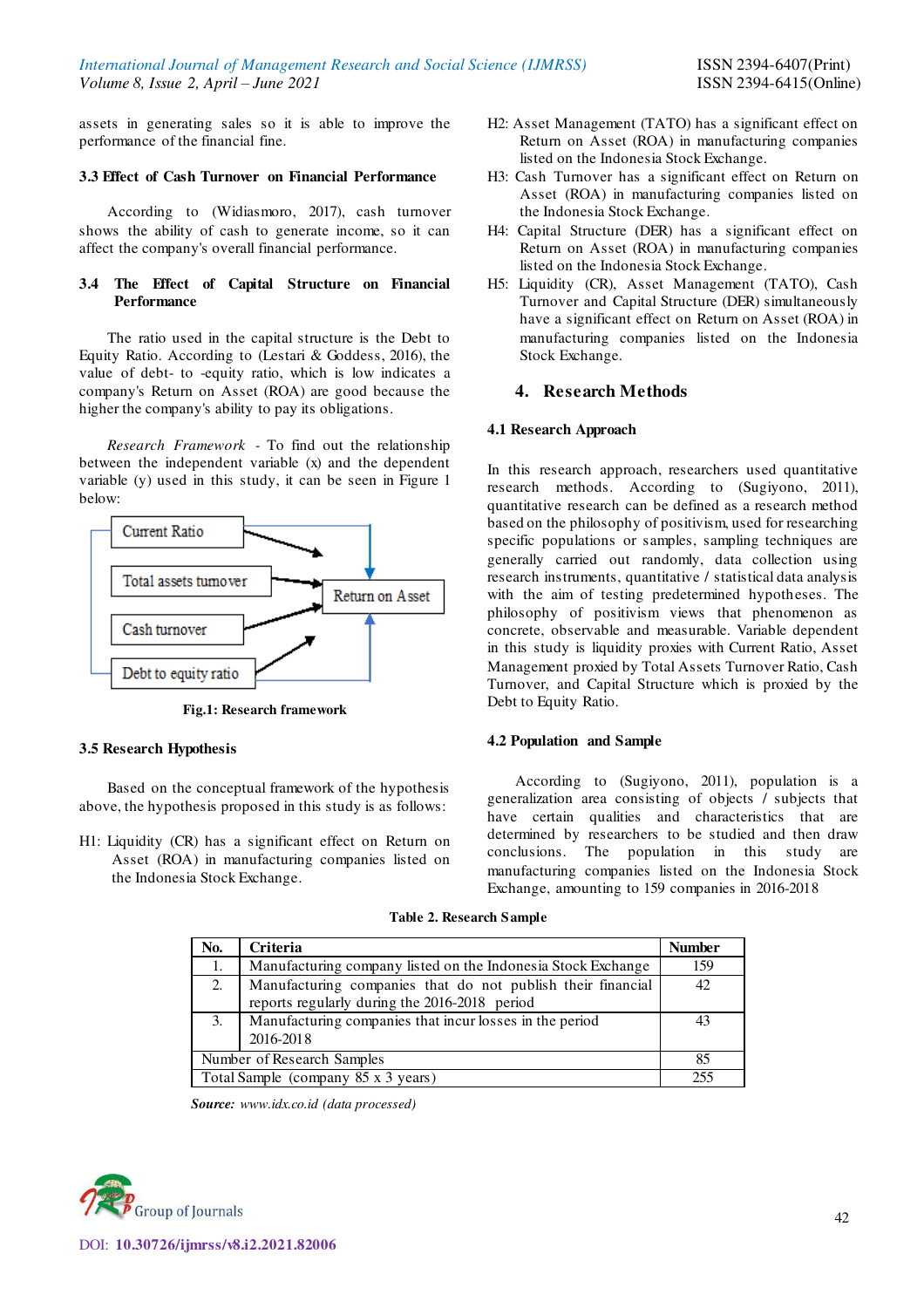#### **4.3 Classic Assumption Test**

*Normality Test* - The normality test aims to determine whether in the regression model, the confounding variable or residual. The normality test is used to test whether the data is normally distributed or not.

# **Table 3. Normality Test**

#### One-Sample Kolmogorov-Smirnov Test

|                                  |                | Unstandardiz<br>ed Residual |
|----------------------------------|----------------|-----------------------------|
| N                                |                | 180                         |
| Normal Parameters <sup>a,b</sup> | Mean           | .0000000                    |
|                                  | Std. Deviation | .07965311                   |
| Most Extreme Differences         | Absolute       | .042                        |
|                                  | Positive       | .034                        |
|                                  | Negative       | $-.042$                     |
| Kolmogorov-Smirnov Z             |                | .568                        |
| Asymp. Sig. (2-tailed)           |                | .903                        |
|                                  |                |                             |

a. Test distribution is Normal

b. Calculated from data

#### **4.4 Statistical Analysis**

Based on the results of the Kolmogorov Smirnov Test in table 3.1 above, it shows that the variables  $CR(X_1)$ , TATO  $(X 2)$ , CT  $(X 3)$ , DER  $(X 4)$  and ROA  $(Y)$  can be said to benormally distributed. This can be seen from the results of the Kolmogorov Smirnov test showing the Asymp value. Sig.(2-tailed) 0.903> 0.05.



**Fig. 2: Normality Test – Histogram** 

Based on the graphic display histogram in Figure 2 above shows the curve line in the middle and not dominant to the right or to the left so that it can be said that the residuals generated distributed throughout the normal way.



**Fig.3: Normality Test -Probability Plot** 

Based on graphic display normality probability plot in the figure 3 can be seen that the points follow the diagonal line so that it can be concluded that the data is normally distributed.

*Multicollinearity Test -* The multicollinearity test aims to test whether the regression model finds a correlation between the independent variables. Multicollinearity testing is done by looking at the VIF between the independent variables.

Based on table below shows that the tolerance value for the CR variable is 0.542> 0.10, the tolerance value for the TATO variable is 0.944> 0.10, the tolerance value for the CT variable was 0.769> 0.10, and the tolerance value for the DER variable was  $0.609 > 0.10$ . And the VIF value of the CR variable is 1.845< 10.00, the VIF value of the TATO variable is 1.059<10.00, the VIF value of the CT variable 1.301 <10.00, and the VIF value of the DER variable 1.641 <10.00. This can indicate that the tolerance value  $>$  from 0.10 and the VIF value  $\le$ than 10.00, then from this result there is no multicollinearity and it can be concluded that there is no correlation between the independent variables.

**Table 4. Multicollinearity Test** 

|            |         | Unstandardized<br>Coefficients | Stand<br>ardize<br>d<br>Coeffil<br>cients |         |      |                | 95.0%<br>Confidence<br>Interval for B |                | Correlations |         | atistics      | Collinearity St |
|------------|---------|--------------------------------|-------------------------------------------|---------|------|----------------|---------------------------------------|----------------|--------------|---------|---------------|-----------------|
| Model      | B       | Std.<br>Error                  | Beta                                      |         | Sig. | Lower<br>Bound | Upper<br>Bound                        | Zero-<br>order | Partial      | Part    | Tolera<br>nce | VIF             |
| (Constant) | .027    | .053                           |                                           | .512    | .609 | $-.077$        | .131                                  |                |              |         |               |                 |
| SQRT CR    | .078    | .020                           | .344                                      | 3.797   | .000 | .037           | .118                                  | .387           | .276         | .254    | .542          | 1.845           |
| SQRT TATO  | .110    | .028                           | .271                                      | 3.941   | .000 | .055           | .165                                  | .269           | .285         | .263    | .944          | 1.059           |
| SQRT CT    | $-.003$ | .003                           | $-.057$                                   | $-.747$ | .456 | $-.010$        | .004                                  | $-165$         | $-.056$      | $-.050$ | .769          | 1.301           |
| SQRT DER   | $-.005$ | .026                           | $-.016$                                   | $-189$  | .850 | $-.056$        | .046                                  | $-.228$        | $-.014$      | $-.013$ | .609          | 1.641           |

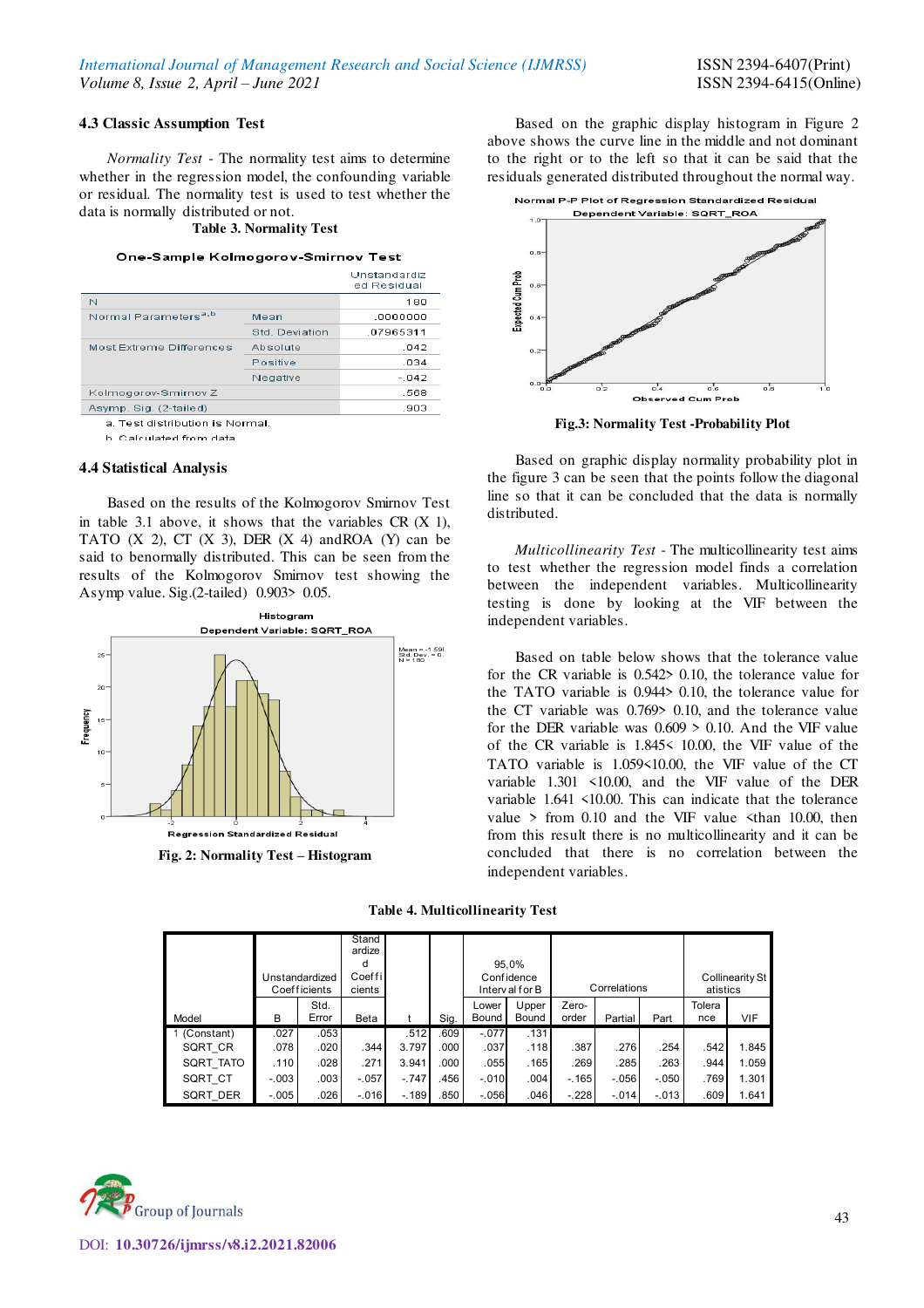#### **4.5 Heteroscedasticity Test**

The regression test can be said to be good if there is no heteroscedasticity problem, in this study the researcher took the method by using a chart diagram (scatter plot). With the premise of: 1). If there is a specific pattern such as dots that form a particular pattern of regular (wavy, widened, then narrowed), it can be classified heteroscedasticity. 2). If there is no clear pattern, as well as the points spread above and below then it does not happen the problem of heteroscedasticity.





Based on the display in the figure 4 above, it can be seen that the dots are spread randomly no upward or downward. Thus it can be concluded that there is no heteroscedasticity problem.

*Autocorrelation Test -* Test autocorrelation aims to test whether the linear regression model was no correlation between errors intruder in period t with bullies errors in the periods t-1 (previous). In this research test used is the Model Summary, where if  $d \le d$  or  $d > 4$ -dl then there is autocorrelation, then if du  $\lt d \lt 4$ -du there is no autocorrelation and if dl  $\leq d \leq du$  or 4-du  $\leq d \leq 4$ - dl then there is no conclusion.

From the statistical results in table 5 above, it can be seen that dl  $\le d \le du$ , namely 1.7109  $\le 1.773 \le 1.8017$ , it can be concluded that there is no autocorrelation.

#### **4.6 Multiple Linear Regression Analysis Test**

Multiple linear regression analysis is used to find the relationship or influence between the independent variables (Current Ratio, Total Asset Turnover, Cash Turnover, and Debt to Equity Ratio) on the dependent variable (Return on Asset). According to (Sanusi, 2011), multiple linear regression is basically an extension of simple linear regression, namely increasing the number independent variables previously only became two or more independent

variables. In this study, there are four independent variables (independent) and one dependent variable (dependent). Thus, multiple linear regressions can be formulated by:

 $Y = a + b1X1 + b2X2 + b3X3 + b4X4 + e$ 

#### **5. Results and Discussion**

#### **5.1 Partial t-test**

The statistical test basically shows how far the influence of one explanatory / independent variable individually in explaining the variation of the dependent variable. The null hypothesis (H0) to be tested is whether a parameter (bi) is equal to zero.

**Table 5. Partial test result** 

|       |            | Unstandardized | Coefficients  | Standa<br>rdized<br>Coeffi<br>cients |         |      |
|-------|------------|----------------|---------------|--------------------------------------|---------|------|
| Model |            | в              | Std.<br>Error | Beta                                 |         | Sig. |
|       | (Constant) | .027           | .053          |                                      | .512    | .609 |
|       | SQRT CR    | .078           | .020          | .344                                 | 3.797   | .000 |
|       | SQRT TATO  | .110           | .028          | .271                                 | 3.941   | .000 |
|       | SQRT CT    | $-.003$        | .003          | $-.057$                              | $-.747$ | .456 |
|       | SQRT DER   | $-.005$        | .026          | $-.016$                              | $-.189$ | .850 |

From table 5 above shows 0.000 < 0.05, these results indicate that CR is significant to ROA. Other results can also be seen from the t count of 3,797> from the t-table, namely amounting to 1,974. t table is obtained by the formula ( $\alpha$  / 2; nk-1), namely 0.025; 174 and the results of the tm table show 1.974. This indicates accepting the stated alternative hypothesis that an independent variable individually affects the independent variable.

TATO test can also be seen from 0,000  $\le$  from 0.05, this shows that TATO is significant for ROA. Meanwhile t arithmetic amounted to 3.941 > of t table 1.974 suggesting accept the alternative hypothesis TATO. Furthermore, testing of CT can also be seen from 0.456 > from 0.05, this shows that CT is not significant for ROA. Meanwhile t arithmetic of  $-0.747 \le$  of t table 1.974 showed reject this alternative hypothesis CT, and for testing the DER shows 0.850> 0.05, this result shows that DER is not significant to ROA. And also this shows that rejecting the alternative hypothesis can be seen that t count is -0.189 <from t table 1.974.

#### **5.2 F-Test**

The F-test is used to show whether all the independent variables included in the model have a joint influence on the dependent variable.

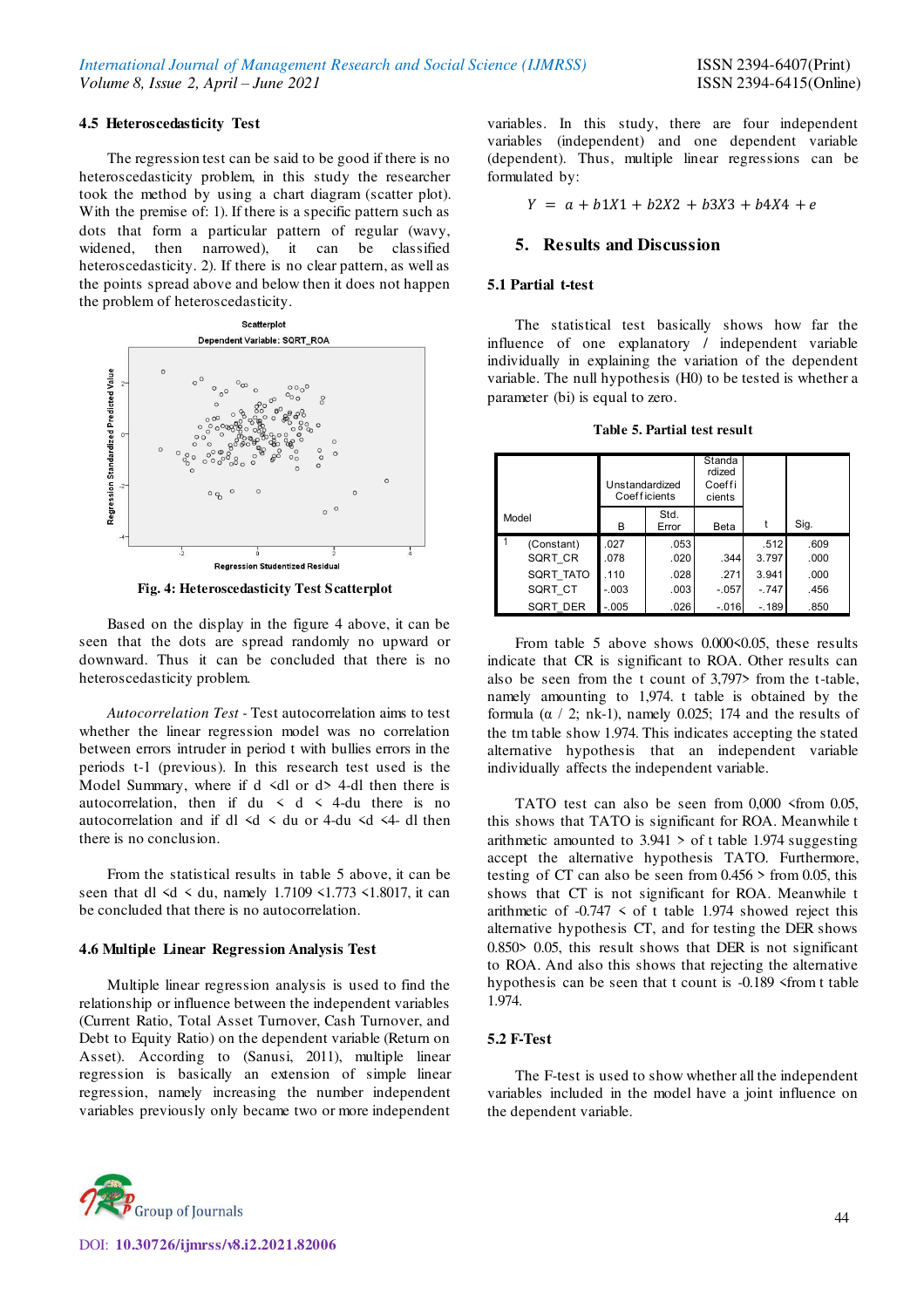|       |            |                   | ANOVA <sup>2</sup> |             |        |                   |  |
|-------|------------|-------------------|--------------------|-------------|--------|-------------------|--|
| Model |            | Sum of<br>Squares | df                 | Mean Square | F      | Sig.              |  |
|       | Regression | 319               |                    | .080        | 12.291 | .000 <sup>b</sup> |  |
|       | Residual   | 1.136             | 175                | .006        |        |                   |  |
|       | Total      | 1.455             | 179                |             |        |                   |  |

**Table 6. F-Test Result** 

a. Dependent Variable: SQRT\_ROA

b. Predictors: (Constant), SQRT\_DER, SQRT\_TATO, SQRT\_CT, SQRT\_CR

From the results of statistical testing in table 6, it can be seen that the significant value is 0.000 and less than 0.05, and the result of F count shows a value of 12.291 which is greater than the F table of 2.42. F table in the can of the results of the calculation of  $F(k;nk)=F(4;176)$  and after being seen from the F table it shows that the result is 2.42. From the results of the statistical test, the independent variables CR  $(X1)$ , TATO  $(X2)$ , CT  $(X3)$  and DER  $(X4)$ affect the dependent variable ROA (Y).

*The Effect of Current Ratio to the Return On Asset -*  From the partial test results, it can be seen that the results of statistical testing through SPSS show that the TATO test is seen from the Sig value in the Coefficients table, namely 0.000 <0.05, these results indicate that CR is significant on ROA. Other results can also be seen from the t count of 3,797 > from the t table which is equal to 1.974. The t table is obtained by the formula ( $\alpha$  / 2; nk-1), namely 0.025; 174 and the t table results show 1.974. This indicates accepting the alternative hypothesis which states that an independent variable individually affects the independent variable.

*The Effect of Total Asset Turnover Of Return On Assets -* From the partial test results, it can be seen that the results of statistical testing through SPSS show that the TATO test is seen from the Sig value in the Coefficients table is 0.000 <from 0.05, this indicates that TATO is significant towards ROA. While the t arithmetic amounted to 3.941> from t table 1.974, this indicates accepting the alternative hypothesis of TATO.

*The Effect of Cash Turnover Of Return On Assets -*  From the partial test results, it can be seen that the results of statistical testing through SPSS show that the CT test is seen from the Sig value in the Coefficients table, namely 0.456> Of 0.05, regard this indicates that the CT is not significant to ROA. Meanwhile t count se large -0.747<t table 1.974 showed reject this alternative hypothesis CT.

*The Effect of Debt to Equity Ratio Of Return On Assets*  From the partial test results, it can be seen that the results of statistical testing through SPSS show that the DER test shows the Sig value on the Coefficients table, namely 0.850> 0.05, this result shows that DER is not significant to ROA. And also it shows the men megrim alternative hypothesis can be seen that t arithmetic of - 0.189 <of t table 1.974.

# **6. Conclusion**

From the results of this study the following conclusions were obtained:

- Liquidity (Current Ratio) partially positive and significant impact on Return on Asset (ROA) in manufacturing companies that listed on the Indonesia Stock Exchange, so the first hypothesis (H1) in this study is accepted.
- Asset Management (Total Assets Turnover) partially has a positive and significant effect on Return on Asset (ROA) in manufacturing companies listed on the Indonesia Stock Exchange, so that the second hypothesis (H2) in this study is accepted.
- Turnover Cash (Cash Turnover) partially and no significant negative effect on the Return on Asset (ROA) in manufacturing companies listed in Indonesia Stock Exchange, making it the third hypothesis (H3) in this study ditola k.
- Capital Structure (Debt to Equity Ratio) partially has a negative and insignificant effect on Return on Asset (ROA) in manufacturing companies listed on the Indonesia Stock Exchange, so the fourth hypothesis (H4) in this study is rejected.
- Current Ratio, Total Asset Turnover, Cash Turnover and Debt to Equity Ratio simultaneously significant effect on Return on Asset (ROA) in manufacturing companies listed in Indonesia Stock Exchange, so hypothesis fifth (H5) in this study received.

## **6.1 Suggestion**

The suggestions put forward by the researcher regarding the research results are:

- For manufacturing companies, management should pay attention to Current Ratio and Total Assets Turn over because these variables can affect Return on Asset (ROA).
- For further research, it is advisable to download handicraft study variables net income or size of the company because the coefficient of determination showed 78.1% of the variation of the dependent variable (ROA) might be explained by variables outside the research.

## **References**

- [1] Burksaitiene, D., Draugele, L. (2018), Capital structure impact on liquidity management. *International Journal of Economics, Business and Management Research*, 2(1), 110-127.
- [2] Cheriyan, N.K., Daniel, L. (2019), Relationship between Liquidity, Volatility and Trading Activity: An Intraday Analysis of Indian